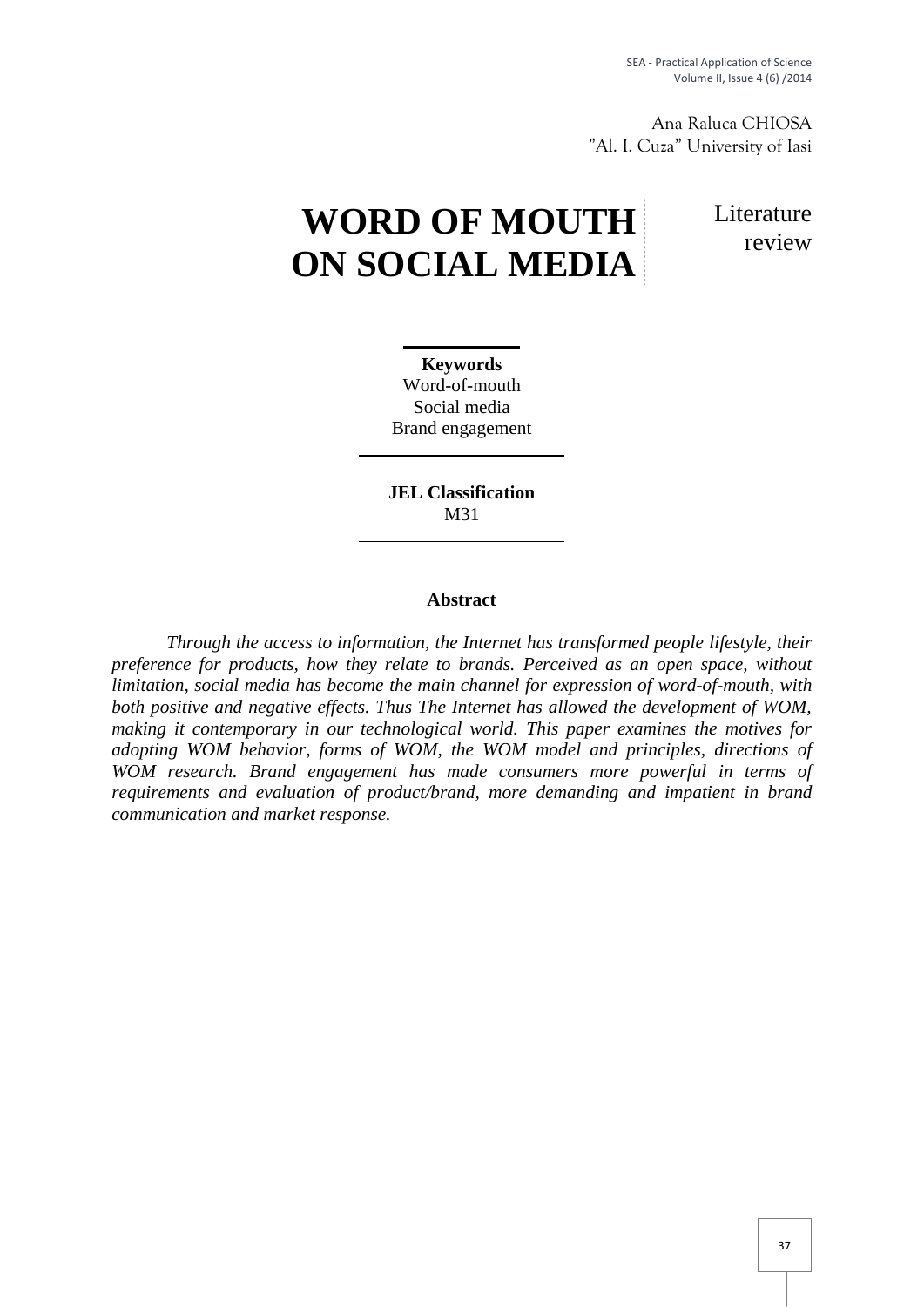## **1. Introduction**

The Internet gives people the opportunity through Web 1.0 (static) , Web 2.0 (social), Web 3.0 (mobile) - to constantly change their identity because they at any time of the day can have their needs for consumption and enjoying life satisfaction (Lindgren et al., 2005). The Internet has facilitated access to information, to knowledge. The credibility of the statements transmitted through advertising can now be easily verified (Chiosa, 2014a).

People are using the internet for social purposes, fact that reduces people's feeling of loneliness and depression (Kraut et al., 1998), as well as helping people's self-esteem and their perceived social support (Bessière et al., 2008). There seem to be one main desire, which is that people would like to feel part of a group and have social interactions with individuals within the group (Gil-Or, 2009).

### **2. Social media marketing**

Social media is a group of Internet-based applications that build on the ideological and technological foundations of Web 2.0, and that allow the creation and exchange of User Generated Content (Kaplan and Haenlein, 2010).

The main roles of online social networks are distributing information, opinions and influences among their members (Kempe et al., 2003). Information provided by peers in social networks is often viewed as credible and trustworthy (Gil-Or, 2010).

Communication on social media differs from traditional marketing through: interaction, dynamic, consumer feedback, involvement, and confidence. By engaging in social media, brands can develop marketing strategies that enhance consumer loyalty and maintain a positive image of the brand. Rohm et al. (2013) conducted a study whose findings suggest that brand-consumer interactions driven by social media can be characterized by five motivations: entertainment, brand engagement, timeliness of information and service responses, product information, and incentives and promotions.

Based on brand engagement, purchase intention and WOM, Campbell et al. (2014) set the following segments:

- Passives (29%): characterised by relatively high entertainment motivation and a low convenience motivation, and are more likely to be male.
- Talkers (28%): characterized by a high information motivation, it rates high in terms of brand engagement and WOM referrals, and somewhat lower in terms of purchase intentions.
- Hesitants (24%): characterised by low information motivation, it doesn't particularly care for engaging with and

responding to brands via social networking sites.

- Actives (10%): display high levels of information motivation.
- Averse (9%): displays extremely low ratings on the behavioral outcomes and are therefore not at all impacted by social network marketing.

Content marketing refers to everything related to the creation and distribution of quality content, learning, recreational items, and not sell a product or service directly; keep people communicating other people's experiences with the product or service respectively.

Many choices of consumers are made within different social groups and even once consumers decide on their own, word-of-mouth from other people can influence them (East et al., 2008). Social media made a delimitation between organic WOM and amplified WOM; organic WOM occurs naturally when a person wants to tell others about a positive or negative experience with a product or a company, while amplified WOM occurs when a marketer launches a campaign or in some other way encourages others to speak about a product or a company (WOMMA, 2011).

Dick and Basu (1994) believed that loyal customers are more likely to engage in positive WOM. Loyalty is expressed through the relationship between the relative attitude towards a company/product/brand (like attitude towards fan pages and the degree of differentiation of that attitude in comparison to the other alternatives) and re-usage (Ruiz-Mafe et al., 2014). The behavioural loyalty becomes obvious when customers have nice words to say about the company, express their preference for the company (Bobalca, 2014).

## **3. Word of mouth marketing**

Word-of-mouth is communication about products and services between people who are perceived to be independent of the company providing the product or service, in a medium perceived to be independent of the company (Silverman, 2001), while electronic word-of-mouth is any positive or negative statement made by potential, actual, or former customers about a product or company, which is made available to a multitude of people and institutions via the Internet (Hennig-Thurau et al., 2004).

WOM has been adapted over time (in Table 1 you can see main research findings related to word of-mouth, Apendix A*)*; it has developed from face to face communication to online communication. Trust influenced e-WOM amplification (Chiosa, 2014b). Trust is not as important in building new relationships in the online networks as it is in faceto-face relationships (Dwyer et al., 2007), but there are other factors which do that, such as entertainement and confidence in the online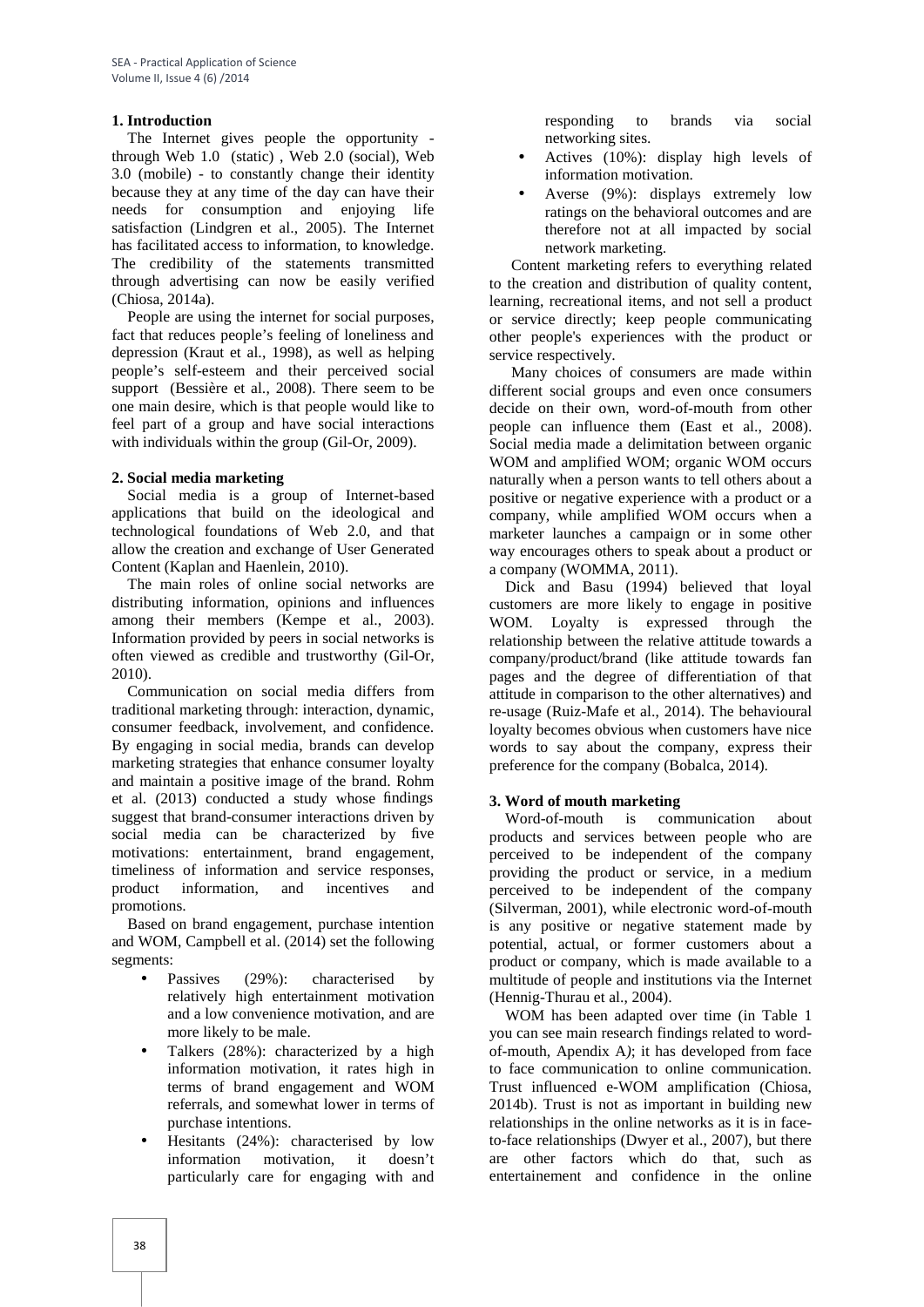commercial environment in order to be more active (Goldsmith et al., 2001), the personalisation of messages, their relevance to the consumer and the company's response time to consumers' requests (Song and Zinkhan, 2008).

WOM is a form of self-presentation. (Berger, 2014), characterized by valence, focus, timing, solicitation and intervention (Buttle, 1998). Its effectiveness differs according to the nature of the specific decision process, the positiveness of the message that is transferred and the timing in which an individual entered into the word of mouth conversation (Grewal et al., 2003).

Brown et al. (2007) found that tie strength, homophily, and source credibility to be the key drivers of WOM, while De Matos and Rossi (2008) found that satisfaction, loyalty, quality and commitment to be the key influences.

The WOM model, developed by Buttle (1998) contains intrapersonal and extrapersonal variables, which influence the seeking of input WOM or the production of output WOM (see in Figure 1, Apendix B).

Sundaram et al. (1998) found eight motives for consumers to engage in WOM communication, four of them explaining positive WOM – product involvement, altruism, self-enhancement, and helping the company – the other four explaining negative WOM – vengeance, anxiety reduction, altruism (warning others) and advice seeking.

Hennig-Thurau et al. (2004) identified four motives why people express opinions: the desire for social interaction and economic incentives, a concern for other consumers and the potential to WOM enhance ones own self-worth.

Goldsmith and Horowitz (2006) investigated the consumer motivations for online opinion seeking. The researchers reported distinct factors, including risk reduction, popularity, lowering costs, easy information, accident, perception, inspiration from off-line inputs such as TV, and pre-purchase information acquisition.

Lovett et al. (2013) identified as motives to instigate WOM behaviors as fallows: consumer psychological motivations are self-presentation, self-enhancement, expressing uniqueness or expertise, desire to converse, expressing emotions, and reducing risks.

Sernovitz (2012) stated that there are five Ts of great WOMM: Talkers (find people who like to talk), Topics (give people something to discuss), Tools (help the message travel farther), Taking part (join the ongoing conversation), and Tracking (study what people are saying).

Social networkers have different eWOM habits according to their structure; for instance, eWOM participants will be more willing to share information in a dense network, compared to a sparse network (Sohn, 2009).

Allsop et al. (2007) described five principles of WOM operation:

1. not all social networks are equal, and not all individuals in a given social network have equal influence;

2. word-of-mouth happens in the context of a specific situation and occasion;

3. people make decisions based on a complex interplay of cognitive preferences and emotional benefits;

4. the consumer environment in which word of mouth takes place is constantly changing;

5. the diffusion and impact of messages within the social network varies based on the polarity (positive/negative) of the messages being communicated.

Previous research on WOM behavior focused on three directions (de Bruyn and Lilien, 2008):

- opinion seeking – little expertise in a product category, high risk in decision-making, involvement in purchasing decision;

- opinion giving – satisfaction or disssatisfaction, relationship with the company, novelty of the product;

- opinion sharing – source expertise, tie strength, demographic similarity, perceptual affinity.

Kozinets et al. (2010) explain that social networks have transformed WOM theory because consumers spread comments not only to reduce dissonance or because of altruistic desires to help others, but also because the customer is now an actor in a social system.

Bughin et al. (2010) identified three forms of that marketers should understand: experiential (results from a consumer's direct experience with a product or service, largely when that experience deviates from what's expected), consequential (occurs when consumers directly exposed to traditional marketing campaigns pass on messages about them or brands they publicize), and intentional (for example, when marketers use celebrity endorsements to trigger positive buzz for product launches).

In connection with the intentional WOM, Kozinets (2014) wrote that with social brand engagement (when the brand is a celebrity, an idea, a cause, a destination, a country of origin, a nationality or even an activity or hobby), the relationship widens from person-brand to person person-brand.

## **4. Conclusion**

Word-of-mouth is world's most effective*,* yet least understood marketing strategy (Misner, 1999), a powerful marketing force (Montazemi and Saremi, 2014).

According to Lee (2009), eWOM differs from interpersonal word of mouth in three aspects: the messengers of eWOM are anonymous to receivers, there are no limits on time and space in generating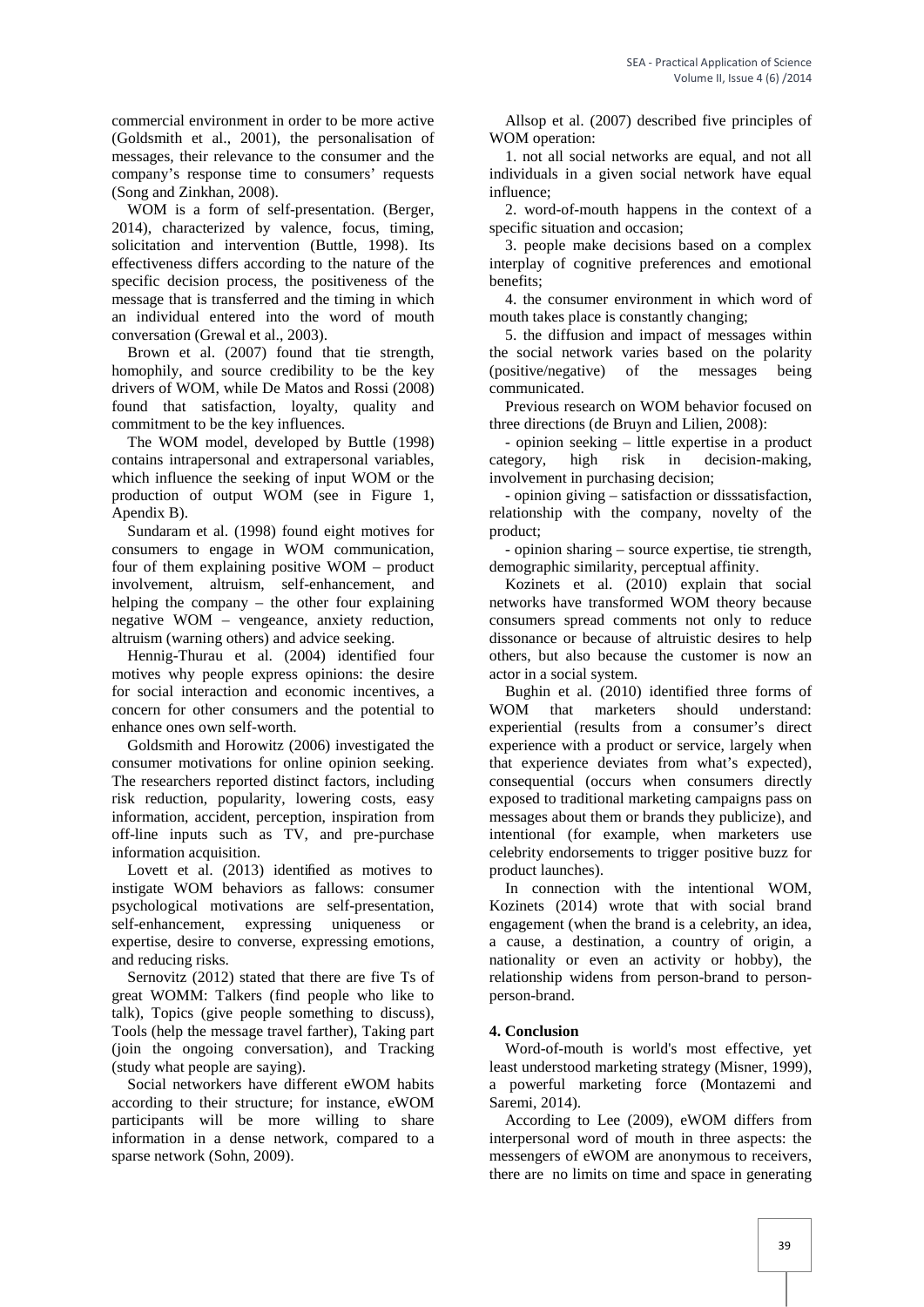eWOM and the eWOM can exit at relatively longer time than oral information.

Consumers, exposed to information and marketing practices, understand the role of advertising, taking more than their urge action. In order to survive, companies need to modernise their business technology so they can serve customers' needs and desires of a more efficient manner in the context of a more and more competitive and fragmentised environment (Tugulea, 2014).

Living a digital world, where everything happens now, the consumers were given new powers: they can directly express their opinion, provide feedback, appreciate or dispute the action of a brand. If in traditional media brand enjoyed some comfort, in online environment brand image has become vulnerable. Finding and maintaining a balance is recommended due to the social media marketing strategies.

#### **Acknowledgement**

*"This work was supported by the project "Excellence academic routes in the doctoral and postdoctoral research – READ" co-funded from the European Social Fund through the Development of Human Resources Operational Programme 2007- 2013, contract no. POSDRU/159/1.5/S/137926."*

#### **Reference list**

- [1] Allsop, D.T., Bassett, B.R., Hoskins, J.A. (2007). Word-of-Mouth Research: Principles and Applications. *Journal of Advertising Research, Dec.,* 398-411.
- [2] Berger, J. (2014). Word-of-Mouth and Interpersonal Communication: An Organizing Framework and Directions for Future Research. *Journal of Consumer Psychology, 24* (4), 586-607.
- [3] Bessière, K., Kiesler, S., Kraut, R. E., & Boneva, B. (2008). Effects of Internet use and social resources on changes. *Depression, Information, Communication & Society, 11(1),* 47-70
- [4] Bobalca, C. (2014). A Romanian Perspective on Customer Loyalty for Direct Selling Companies, CES Working Papers, 6(3), 6-16.
- [5] Brown, J., Broderick, A.J., & Lee, N. (2007). Word of mouth communication within online communities: Conceptualizing the online social network. *Journal of Interactive Marketing, 21(3),* 2-20.
- [6] Bughin, J., Doogan, J., & Vetvik, O.J. (2010). A new way to measure word-of-mouth marketing. McKinsey Quarterly.
- [7] Buttle, F. A. (1998). Word of mouth: understanding and managing referral marketing. *Journal of Strategic Marketing, 6,* 241–254.
- [8] Chiosa, A.R. (2014a). Consumatorul i Moda [Fashion consumer], Ed. Tehnopress, Ia i.
- [9] Chiosa, A.R. (2014b). Word of mouth: de la comunicarea prin viu grai la comunicarea online [Word of mouth: from verbally communication to communication online]. *Management Intercultural, 31(2),* 415-420.
- [10] de Bruyn, A., Lilien, G.L. (2008). A multi stage model of word of mouth influence through viral marketing. *Intern. J. of Research in Marketing, 25,* 151–163.
- [11] Dick, A.S., & Basu, K. (1994). Customer loyalty: towards an integrated framework. *Journal of The Academy of Marketing Science, 22(2),* 99-113.
- [12] Dwyer, C., Hiltz, S.R., & Passerini, K. (2007): Trust and privacy concern within social networking sites: A comparison of Facebook and MySpace. Proceedings of the Thirteenth Americas Conference on Information Systems, Keystone, Colorado.
- [13] East R, Wright M, & Vanhuele M. (2008). Consumer Behaviour: Applications in marketing. London: SAGE.
- [14] Gil-Or, O. (2009). Commercial Value Creation in the Contemporary "Global Culture" of Facebook. *Culture of business conference, 10,* 125-138.
- [15] Gil-Or, O. (2010). Building Consumer Demand by using Viral Marketing Tactics within an Online Social Network. Advances In Managemet, 3(7), 7-15.
- [16] Goldsmith, R.E., Bridges, E., & Freiden, J. (2001). Characterizing online buyers: Who goes with the flow?, *Journal of Electronic Commerce, 2,* 189-197.
- [17] Goldsmith, R. E., & Horowitz, D. (2006). Measuring Motivations for Online Opinion Seeking. *Journal of Interactive Advertising, 6(2),* 1-16.
- [18] Grewal R., Cline, T.W, & Davles, A. (2003). Early-Entrant Advantage, Word-of-Mouth Communication, Brand Similarity and the Consumer Decision-Making Process. *Journal of Consumer Psychology, 13(3),* 187-197.
- [19] Hennig-Thurau, T., Gwinner, K.P., Walsh, G. & Gremler, D. D. (2004). Electronic word-of mouth via consumer-opinion platforms: what motivates consumers to articulate themselves on the internet? *Journal Interactive Marketing, 18(1),* 38-52.
- [20] Kaplan, A. M., & Haenlein, M. (2010). Users of the world, unite! The challenges and opportunities of Social Media. *Business Horizons, 53*, 59-68.
- [21] Kempe, D., Kleinberg, J., & Tardos, É. (2003). Maximizing the spre ad of influence through a social network.
- [22] Kozinets, R.V., de Valck, K., Wojnicki, A.C., & Wilner, S.J.S. (2010). Networked Narratives: UnderstandingWord-of-Mouth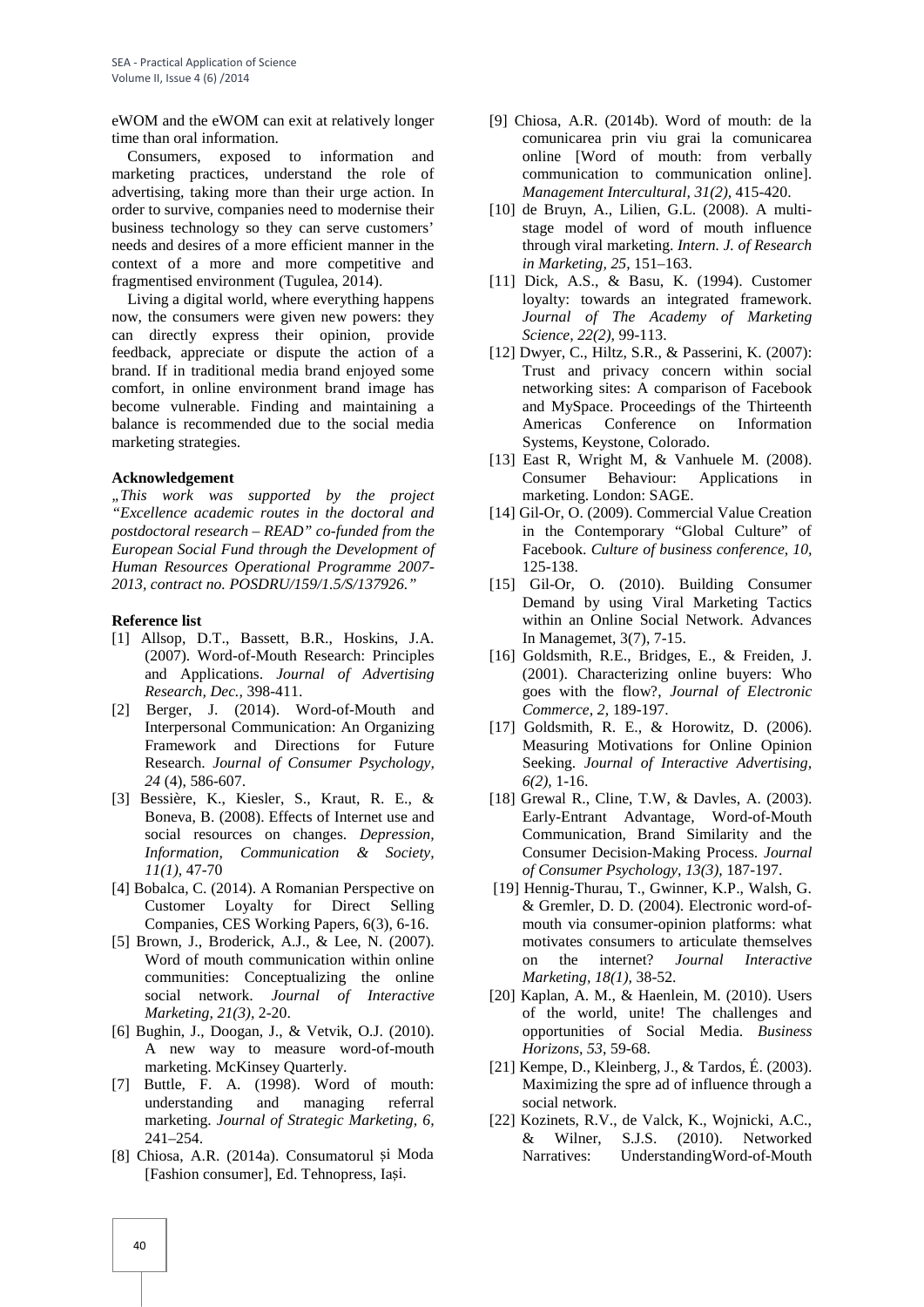Marketing in Online Communities. *Journal of Marketing , 74,* 71-89.

- [23] Kozinets, R.V. (2014). Social Brand Engagement: A New Idea. *GfK Marketing Intelligence Review, 6(2),* 8-15.
- [24] Kraut, R., Patterson, M., Lundmark, V., Kiesler, S., Mukopadhyay, T., & Scherlis, W. (1998). Internet paradox: A social technology that reduces social involvement and psychological well-being? *American Psychologist, 53,* 1017-1031.
- [25] Lee, S-H (2009). How do online reviews affect purchasing intention? African Journal of Business Management, 3(10), 576-581.
- [26] Lindgren, M., Lüthi, B., Fürth, T. (2005). MeWe generation - what business and politics must know about the next generation. Bookhouse Publishing, Stowmarket.
- [27] Lovett, M., Peres, R. & Shachar, R. (2013). On brands and word-of-mouth. *Journal of Marketing Research, 50(4),* 427-444.
- [28] Meiners, N.H., Schwarting, U., & Seeberger, B. (2010). The Renaissance of Word-of- Mouth Marketing: A 'New' Standard in Twenty-First Century Marketing Management?! *International Journal of Economic Sciences and Applied Research, 3(2),* 79-97.
- [29] Misner, I.R. (1999). The World's Best Known Marketing Secret: Building Your Business with Word-of-Mouth Marketing,  $(2<sup>nd</sup>$  ed.), Austin, TX: Bard Press.
- [30] Montazemi, A.R. & Saremi, H.Q. (2014). The Effectiveness of Electronic Word of Mouth on Consumers' Perceptions of Adopting Products/Services - A Literature Review. *Proceedings of the 10th International Conference on Web Information Systems and Technologies,* 324-331
- [31] Rohm, A., Kaltcheva, V.D., & Milne, G.R. (2013). A mixed-method approach to examining brand-consumer interactions driven by social media. *Journal of Research in Interactive Marketing, 7(4),* 295-311.
- [32] Ruiz-Mafe, C., Martı´-Parren~o, J., & Sanz-Blas, S. (2014). Key drivers of consumer loyalty to Facebook fan pages. *Online Information Review, 38(3),* 362-380.
- [33] Sernovitz, A. (2012). Word of Mouth Marketing: How Smart Companies Get People Talking, 3rd ed., Austin: Greenleaf Book Group Press.
- [34] Silverman, G. (2001). *The secrets of Word of Mouth Marketing.* New York: AMACOM.
- [35] Sohn, D. (2009). Disentangling the Effects of Social Network Density on Electronic Word of-Mouth (eWOM) Intention. *Journal of Computer-Mediated Communication, 14(2),* 352-367.
- [36] Song, J.H., Zinkhan, G.M. (2008). Determinants of Perceived Web Site Interactivity. *Journal of Marketing, 72,* 99- 113.
- [37] Sundaram, D. S., Mitra, K., & Webster, C. (1998). Word-of-Mouth Communications. A Motivational Analysis. *Advances in Consumer Research, 25,* 527- 531.
- [38] Tugulea, O. (2014). Discriminator credibility dimensions of an online acquisition website an analysis of an international construct on a specific romanian target, *CES Working Papers, 6(3),* 103-116.
- [39] Word of Mouth Marketing Association (WOMMA) (2011). WOM 101, http://www.womma.org